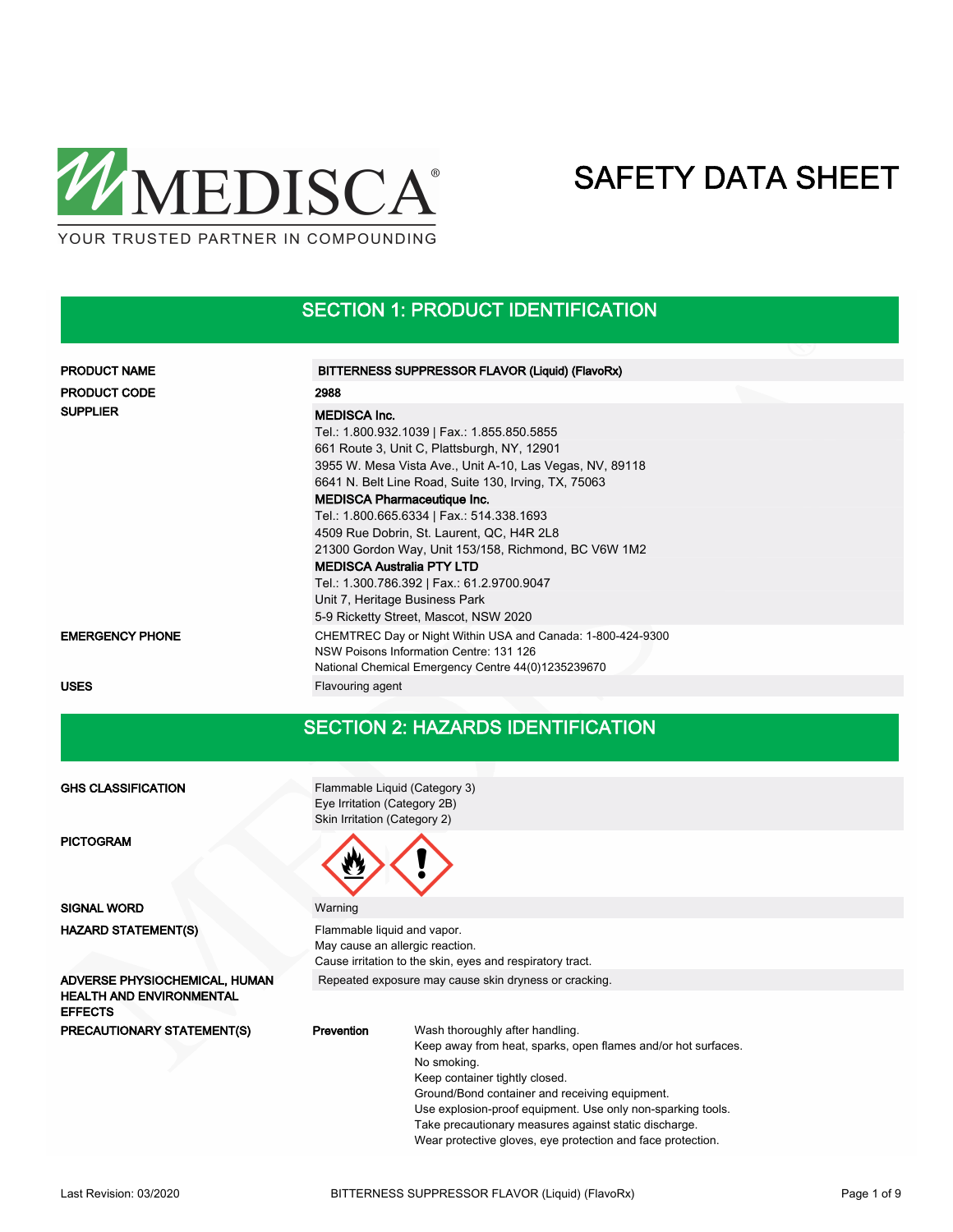

YOUR TRUSTED PARTNER IN COMPOUNDING

|                            | Response             | IF ON SKIN (HAIR): Wash with plenty of water. If skin irritation occurs: Get medical<br>advice/attention. Take off contaminated clothing and wash it before reuse.<br>IN CASE OF FIRE: Use dry chemical, CO(2, alcohol resistant foam or water spray to<br>extinguish.<br>IF IN EYES: Rinse cautiously with water for several minutes. Remove contact lenses, if<br>present and easy to do. Continue rinsing. If eye irritation persists: Get medical<br>advice/attention. |                                   |  |                            |  |   |  |
|----------------------------|----------------------|----------------------------------------------------------------------------------------------------------------------------------------------------------------------------------------------------------------------------------------------------------------------------------------------------------------------------------------------------------------------------------------------------------------------------------------------------------------------------|-----------------------------------|--|----------------------------|--|---|--|
|                            | Storage              | Keep cool.                                                                                                                                                                                                                                                                                                                                                                                                                                                                 | Store in a well-ventilated place. |  |                            |  |   |  |
|                            | <b>Disposal</b>      | Dispose of contents and/or container in accordance with local regulations.                                                                                                                                                                                                                                                                                                                                                                                                 |                                   |  |                            |  |   |  |
| <b>HMIS CLASSIFICATION</b> | <b>Health Hazard</b> |                                                                                                                                                                                                                                                                                                                                                                                                                                                                            |                                   |  | Flammability               |  |   |  |
|                            | Reactivity           |                                                                                                                                                                                                                                                                                                                                                                                                                                                                            | $\mathbf{0}$                      |  | <b>Personal Protection</b> |  | E |  |

### SECTION 3: COMPOSITION/INFORMATION ON INGREDIENTS

| <b>CHEMICAL NAME</b>        | Not applicable                                                                                                                                                                                                         |                   |                  |             |
|-----------------------------|------------------------------------------------------------------------------------------------------------------------------------------------------------------------------------------------------------------------|-------------------|------------------|-------------|
| <b>BOTANICAL NAME</b>       | Not applicable                                                                                                                                                                                                         |                   |                  |             |
| <b>SYNONYM</b>              | Not applicable                                                                                                                                                                                                         |                   |                  |             |
| <b>CHEMICAL FORMULA</b>     | Not applicable                                                                                                                                                                                                         |                   |                  |             |
| <b>CAS NUMBER</b>           | Not applicable                                                                                                                                                                                                         |                   |                  |             |
| <b>ALTERNATE CAS NUMBER</b> | Not applicable                                                                                                                                                                                                         |                   |                  |             |
| <b>MOLECULAR WEIGHT</b>     | Not applicable                                                                                                                                                                                                         |                   |                  |             |
| <b>COMPOSITION</b>          | <b>CHEMICAL NAME</b>                                                                                                                                                                                                   | <b>CAS NUMBER</b> | <b>EC NUMBER</b> | % BY WEIGHT |
|                             | <b>ETHANOL</b>                                                                                                                                                                                                         | 64-17-5           | 200-578-6        | $25 - 50$   |
|                             | PROPYLENE GLYCOL                                                                                                                                                                                                       | 57-55-6           | 200-338-0        | $50 - 75$   |
|                             | There are no additional ingredients present which, within the current knowledge of the supplier and in the<br>concentrations applicable, are classified as health hazards and hence require reporting in this section. |                   |                  |             |

NOTES

All flavor ingredients contained in this product are approved for use in a regulation of the Food And Drug Administration or are listed as being generally recognized as safe on the FEMA GRAS list. This product contains: propylene glycol, alcohol, natural and artificial flavors\*.

\*Flavoring components are considered trade secret. Therefore the chemical names, exact compositional breakdown, or other chemical identification of the specific compounds of flavor ingredients are withheld in accordance with 1910.1200 of the Code of Federal regulations.

#### SECTION 4: FIRST-AID MEASURES

| IN CASE OF EYE CONTACT      | Flush with copious amounts of water for 15 minutes, separating evelids with fingers. If irritation persists seek<br>medical aid. |
|-----------------------------|----------------------------------------------------------------------------------------------------------------------------------|
| IN CASE OF SKIN CONTACT     | Wash with soap & water for 15 minutes. If irritation persists seek medical aid.                                                  |
| <b>IF SWALLOWED</b>         | Call a physician. Wash out mouth with water. Do not induce vomiting without medical advice.                                      |
| <b>IF INHALED</b>           | Remove to fresh air. If not breathing, give artificial respiration. If breathing is difficult, give oxygen. Call a<br>physician  |
| <b>SYMPTOMS AND EFFECTS</b> | Not expected to present a significant hazard under anticipated conditions of normal use.                                         |

### SECTION 5: FIREFIGHTING MEASURES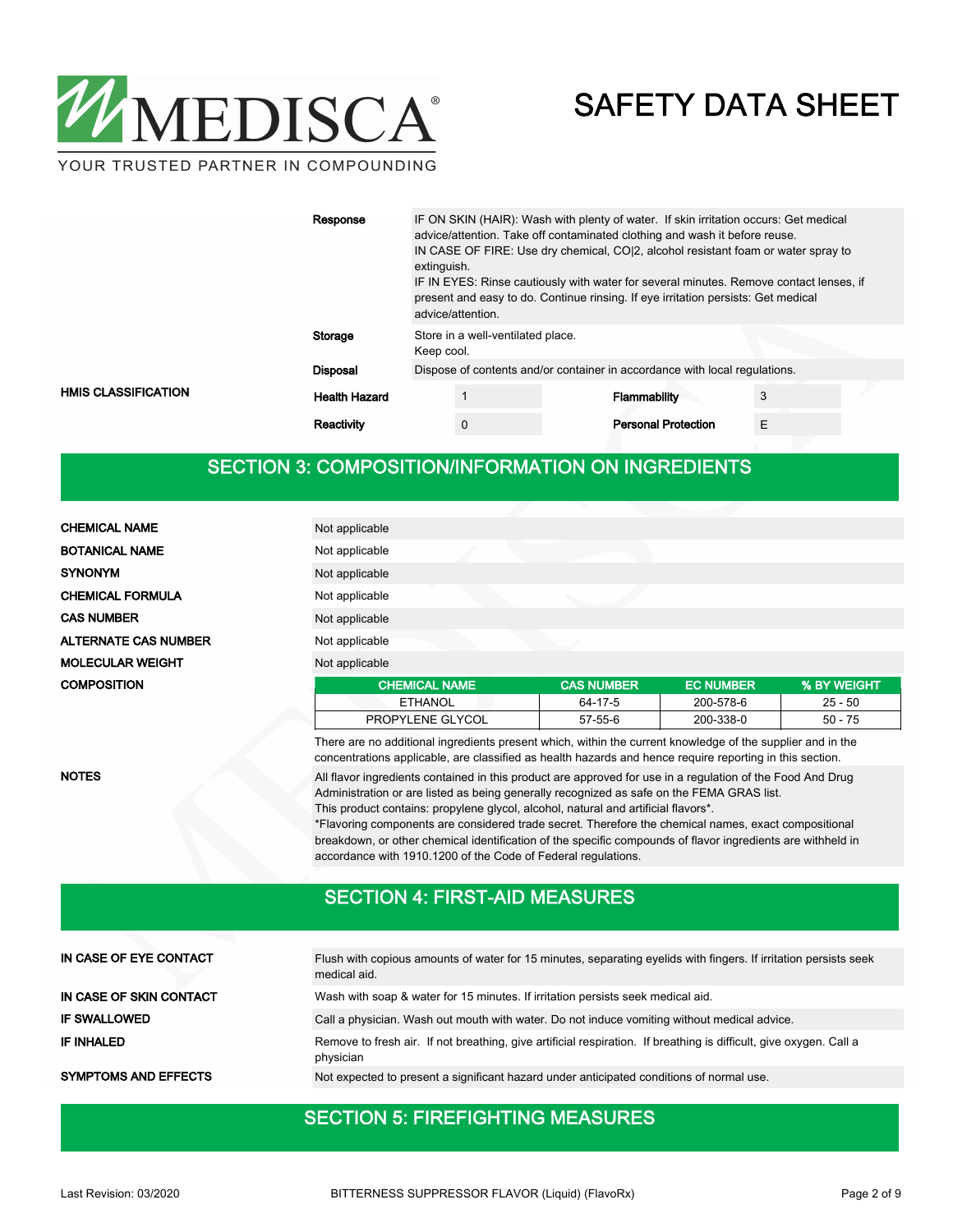

| <b>SPECIFIC HAZARDS ARISING FROM</b><br>THE CHEMICAL | Not applicable                                          |
|------------------------------------------------------|---------------------------------------------------------|
| <b>FLAMMABLE PROPERTIES</b>                          | Flammable liquid and vapor.                             |
| <b>HAZARDOUS COMBUSTION PRODUCTS</b>                 | Under fire conditions, hazardous fumes will be present. |

SUITABLE & UNSUITABLE EXTINGUISHING MEDIA

PRECAUTIONS FOR FIREFIGHTERS

Small fire: dry chemical, CO2 or water spray. Large fire: dry chemical, CO2, alcohol resistant foam or water spray. Do not get water inside containers. PROTECTIVE EQUIPMENT AND Wear self-contained breathing apparatus and protective clothing to prevent contact with skin and eyes.

#### SECTION 6: ACCIDENTAL RELEASE MEASURES

| PERSONAL PRECAUTIONS                                    | Wear respiratory protection. Avoid breathing vapours, mist or gas. Ensure adequate ventilation. Evacuate<br>personnel to safe areas.                                                                                                                                                                                                                                                                                                                                                                                                                                                                                                                |  |  |  |  |  |  |
|---------------------------------------------------------|-----------------------------------------------------------------------------------------------------------------------------------------------------------------------------------------------------------------------------------------------------------------------------------------------------------------------------------------------------------------------------------------------------------------------------------------------------------------------------------------------------------------------------------------------------------------------------------------------------------------------------------------------------|--|--|--|--|--|--|
| <b>METHODS &amp; MATERIAL FOR</b><br><b>CONTAINMENT</b> | On land, sweep or shovel into suitable containers.                                                                                                                                                                                                                                                                                                                                                                                                                                                                                                                                                                                                  |  |  |  |  |  |  |
| <b>CLEANUP PROCEDURE</b>                                | Do not touch damaged containers or spilled material unless wearing appropriate protective clothing. Wear<br>respirator, chemical safety goggles, rubber boots and heavy rubber gloves. Stop leak if you can do it without<br>risk. Prevent entry into waterways, sewers, basements or confined areas. Shut off all sources of ignition.<br>Evacuate the area. If necessary, employ water fog to disperse the vapors. Absorb the matter with compatible<br>vermiculite or other absorbing material. Place in a suitable container and retain for disposal. Ventilate and clean<br>the affected area. Do not flush into sewerage system or to drains. |  |  |  |  |  |  |
| REFERENCE TO OTHER SECTIONS                             | See Section 7 for information on safe handling. See Section 8 for information on personal protection equipment.<br>See Section 13 for disposal information.                                                                                                                                                                                                                                                                                                                                                                                                                                                                                         |  |  |  |  |  |  |

## SECTION 7: HANDLING AND STORAGE

| <b>PRECAUTIONS FOR SAFE HANDLING</b> | Do not inhale. Avoid contact with eyes, skin and clothing. Avoid prolonged or repeated exposure. Wash<br>thoroughly after handling. Store away from incompatible materials, in a well-ventilated area. Eliminate all<br>sources of ignition. Store in accordance with local regulations. Do not store in unlabeled containers.<br>Containers that have been opened must be carefully resealed and kept upright to prevent leakage. Use<br>appropriate containment to avoid environmental contamination. |
|--------------------------------------|---------------------------------------------------------------------------------------------------------------------------------------------------------------------------------------------------------------------------------------------------------------------------------------------------------------------------------------------------------------------------------------------------------------------------------------------------------------------------------------------------------|
| <b>CONDITIONS FOR SAFE STORAGE</b>   | Store away from incompatible materials, in a well-ventilated area. Eliminate all sources of ignition. Store in<br>accordance with local regulations. Do not store in unlabeled containers. Containers that have been opened<br>must be carefully resealed and kept upright to prevent leakage. Use appropriate containment to avoid<br>environmental contamination.                                                                                                                                     |
| <b>STORAGE CONDITIONS</b>            | Store in original container, tightly sealed, protected from direct sunlight and moisture. Preserve in tight<br>containers away from heat and sources of ignition.                                                                                                                                                                                                                                                                                                                                       |
| <b>SPECIFIC END USE(S)</b>           | See Section 1                                                                                                                                                                                                                                                                                                                                                                                                                                                                                           |

### SECTION 8: EXPOSURE CONTROLS/ PERSONAL PROTECTION

#### Chemical Name: ETHANOL CAS #: 64-17-5

|              | Country    | Limit value-8 hours |                   | <b>Limit value-Short Term</b> |                   | <b>IDLH</b> | REL | <b>Advisory</b> | <b>Notes</b> |
|--------------|------------|---------------------|-------------------|-------------------------------|-------------------|-------------|-----|-----------------|--------------|
|              |            | ppml                | mg/m <sup>3</sup> | ppm                           | mg/m <sup>3</sup> |             |     |                 |              |
| <b>OSHA</b>  | <b>USA</b> | 1000                | 1900              | N/L                           | N/L               | N/L         | N/L | N/A             | N/A          |
| <b>ACGIH</b> | <b>USA</b> | 1000                | N/L               | 'N/L                          | N/L               | IN/L        | N/L | N/A             | IN/A         |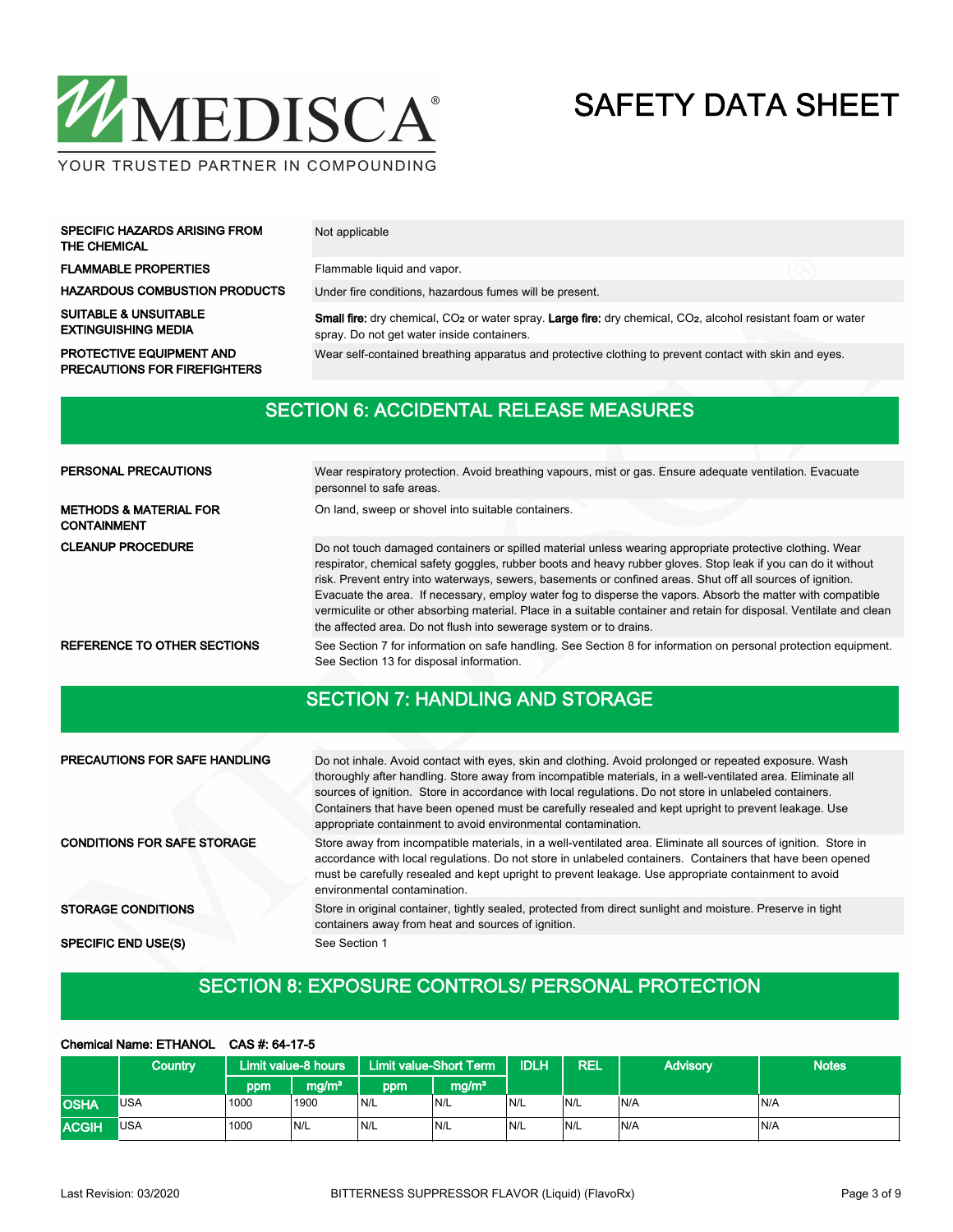

YOUR TRUSTED PARTNER IN COMPOUNDING

| <b>NIOSH</b>  | <b>USA</b>            | 1000 | 1900 | N/L                     | N/L  | 3300 ppm* N/L |     | N/A | *[10%LEL] see 64175         |
|---------------|-----------------------|------|------|-------------------------|------|---------------|-----|-----|-----------------------------|
| <b>WEEL</b>   | <b>USA</b>            | N/L  | N/L  | N/L                     | N/L  | N/L           | N/L | N/A | N/A                         |
| <b>HSIS</b>   | Australia             | 1000 | 1880 | N/L                     | N/L  | N/L           | N/L | N/A | N/A                         |
| <b>HSE</b>    | UK                    | 1000 | 1920 | N/L                     | N/L  | N/L           | N/L | N/A | N/A                         |
| <b>GESTIS</b> | Australia             | 1000 | 1880 | N/L                     | N/L  | N/L           | N/L | N/A | N/A                         |
| <b>GESTIS</b> | Austria               | 1000 | 1900 | 2000                    | 3800 | N/L           | N/L | N/A | N/A                         |
| <b>GESTIS</b> | Belgium               | 1000 | 1907 | N/L                     | N/L  | N/L           | N/L | N/A | N/A                         |
| <b>GESTIS</b> | Canada - Ontario      | N/L  | N/L  | 1000                    | N/L  | N/L           | N/L | N/A | N/A                         |
| <b>GESTIS</b> | Canada - Québec       | 1000 | 1880 | N/L                     | N/L  | N/L           | N/L | N/A | N/A                         |
| <b>GESTIS</b> | Denmark               | 1000 | 1900 | 2000                    | 3800 | N/L           | N/L | N/A | N/A                         |
| <b>GESTIS</b> | Finland               | 1000 | 1900 | 1300                    | 2500 | N/L           | N/L | N/A | 15 minutes average value    |
| <b>GESTIS</b> | France                | 1000 | 1900 | 5000                    | 9500 | N/L           | N/L | N/A | N/A                         |
| <b>GESTIS</b> | Germany (AGS)         | 200  | 380  | 800                     | 1520 | N/L           | N/L | N/A | 15 minutes average value    |
| <b>GESTIS</b> | Germany (DFG)         | 200  | 380  | 800                     | 1520 | N/L           | N/L | N/A | 15 minutes average value    |
| <b>GESTIS</b> | Hungary               | N/L  | 1900 | N/L                     | 7600 | N/L           | N/L | N/A | N/A                         |
| GESTIS        | Ireland               | N/L  | N/L  | 1000                    | N/L  | N/L           | N/L | N/A | 15 minutes reference period |
| <b>GESTIS</b> | Latvia                | N/L  | 1000 | N/L                     | N/L  | N/L           | N/L | N/A | N/A                         |
| <b>GESTIS</b> | New Zealand           | 1000 | 1880 | N/L                     | N/L  | N/L           | N/L | N/A | N/A                         |
| <b>GESTIS</b> | Poland                | N/L  | 1900 | N/L                     | N/L  | N/L           | N/L | N/A | N/A                         |
| <b>GESTIS</b> | Romania               | 1000 | 1900 | 5000                    | 9500 | N/L           | N/L | N/A | 15 minutes average value    |
| <b>GESTIS</b> | Singapore             | 1000 | 1880 | N/L                     | N/L  | N/L           | N/L | N/A | N/A                         |
| <b>GESTIS</b> | South Korea           | 1000 | 1900 | N/L                     | N/L  | N/L           | N/L | N/A | N/A                         |
| <b>GESTIS</b> | Spain                 | N/L  | N/L  | 1000                    | 1910 | N/L           | N/L | N/A | N/A                         |
| <b>GESTIS</b> | Sweden                | 500  | 1000 | 1000                    | 1900 | N/L           | N/L | N/A | 15 minutes average value    |
| <b>GESTIS</b> | Switzerland           | 500  | 960  | 1000                    | 1920 | N/L           | N/L | N/A | N/A                         |
| <b>GESTIS</b> | The Netherlands       | N/L  | 260  | $\mathsf{N}/\mathsf{L}$ | 1900 | N/L           | N/L | N/A | N/A                         |
| <b>GESTIS</b> | <b>United Kingdom</b> | 1000 | 1920 | N/L                     | N/L  | N/L           | N/L | N/A | N/A                         |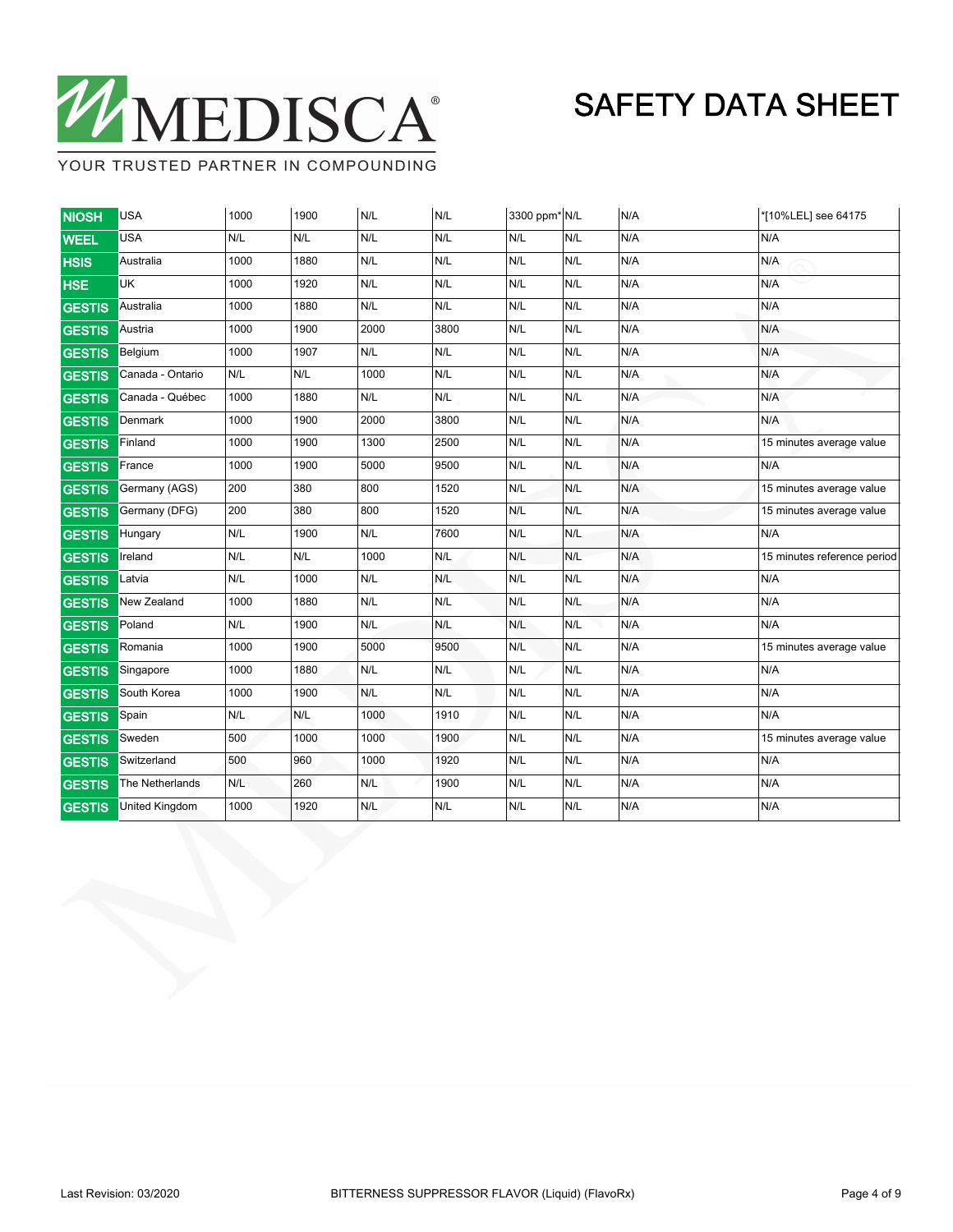

YOUR TRUSTED PARTNER IN COMPOUNDING

#### Chemical Name: PROPYLENE GLYCOL CAS #: 57-55-6

|               | Country        | Limit value-8 hours |                   | <b>Limit value-Short Term</b> |                   | <b>IDLH</b> | <b>REL</b> | <b>Advisory</b> | <b>Notes</b>                                                                                                      |
|---------------|----------------|---------------------|-------------------|-------------------------------|-------------------|-------------|------------|-----------------|-------------------------------------------------------------------------------------------------------------------|
|               |                | ppm                 | mg/m <sup>3</sup> | ppm                           | mg/m <sup>3</sup> |             |            |                 |                                                                                                                   |
| <b>OSHA</b>   | <b>USA</b>     | N/L                 | N/L               | N/L                           | N/L               | N/L         | N/L        | N/A             | N/A                                                                                                               |
| <b>ACGIH</b>  | <b>USA</b>     | N/L                 | N/L               | N/L                           | N/L               | N/L         | N/L        | N/A             | N/A                                                                                                               |
| <b>NIOSH</b>  | <b>USA</b>     | N/L                 | N/L               | N/L                           | N/L               | N/L         | N/L        | N/A             | N/A                                                                                                               |
| <b>WEEL</b>   | <b>USA</b>     | N/L                 | 10                | N/L                           | N/L               | N/L         | N/L        | N/A             | N/A                                                                                                               |
| <b>HSIS</b>   | Australia      | 150                 | 474               | N/L                           | N/L               | N/L         | N/L        | N/A             | N/A                                                                                                               |
| <b>HSE</b>    | <b>UK</b>      | 150                 | 474; 10(1)        | N/L                           | N/L               | N/L         | N/L        | N/A             | 1) particulates only                                                                                              |
| <b>GESTIS</b> | Canada-Ontario | 50                  | 155; 10(1)        | N/L                           | N/L               | N/L         | N/L        | N/A             | (1) For assessing the<br>visibility in a work<br>environment where<br>1,2-propylene glycol aerosol<br>is present. |
| <b>GESTIS</b> | Ireland        | 150                 | 470; 10(1)        | N/L                           | N/L               | N/L         | N/L        | N/A             | (1) particulates only                                                                                             |
| <b>GESTIS</b> | New Zealand    | 150(1)              | 474; 10(1)        | N/L                           | N/L               | N/L         | N/L        | N/A             | (1) particulates only                                                                                             |
| <b>GESTIS</b> | Latvia         | N/L                 | 7(1)              | N/L                           | N/L               | N/L         | N/L        | N/A             | (1) particulates only                                                                                             |

N/L = Not listed ; N/A = Not Available

PELs are 8-hour TWAs = Limit value - Eight hours

Ceiling or Short-Term TWA = STEL = Limit value - Short term

#### EXPOSURE GUIDELINES

Consult local authorities for provincial or state exposure limits. Particulates not otherwise regulated, respirable fraction: 5 mg/m<sup>3</sup>.

#### PERSONAL PROTECTIVE EQUIPMENT

Eyes: Wear appropriate protective eyeglasses or chemical safety goggles as described by WHMIS or OSHA's eye and face protection regulations in 29 CFR 1910.133 or European Standard EN166. Skin: Wear appropriate gloves to prevent skin exposure. Clothing: Wear appropriate protective clothing to minimize contact with skin. Respirators: Follow WHMIS or OSHA respirator regulations found in 29 CFR 1910.134 or European Standard EN 149. Use a NIOSH/MSHA or European Standard EN 149 approved respirator if exposure limits are exceeded or if irritation or other symptoms are experienced. Thermal Hazards: For products representing a thermal hazard, appropriate Personal Protective Equipment should be used.

SPECIFIC ENGINEERING CONTROLS Adequate mechanical ventilation. Fumehood, eye wash station, and safety shower.

### SECTION 9: PHYSICAL AND CHEMICAL PROPERTIES

| <b>PHYSICAL STATE</b>                      | Liquid |                                                           |                        |               |                                            |               |  |  |  |  |
|--------------------------------------------|--------|-----------------------------------------------------------|------------------------|---------------|--------------------------------------------|---------------|--|--|--|--|
| <b>DESCRIPTION</b>                         |        | Colorless to pale yellow liquid with characteristic odor. |                        |               |                                            |               |  |  |  |  |
| <b>SOLUBILITY</b>                          |        | Soluble in water.                                         |                        |               |                                            |               |  |  |  |  |
| <b>ODOR</b>                                |        | Characteristic odor                                       |                        |               |                                            |               |  |  |  |  |
| <b>FLAMMABILITY</b>                        |        | Flammable liquid and vapor.                               |                        |               |                                            |               |  |  |  |  |
| <b>AUTO-IGNITION</b><br><b>TEMPERATURE</b> |        | Not available                                             | <b>BOILING POINT</b>   | Not available | <b>DECOMPOSITION</b><br><b>TEMPERATURE</b> | Not available |  |  |  |  |
| <b>EVAPORATION RATE</b>                    |        | Not available                                             | <b>EXPLOSIVE LIMIT</b> | Not available | <b>FLASH POINT</b>                         | 25 °C, 77 °F  |  |  |  |  |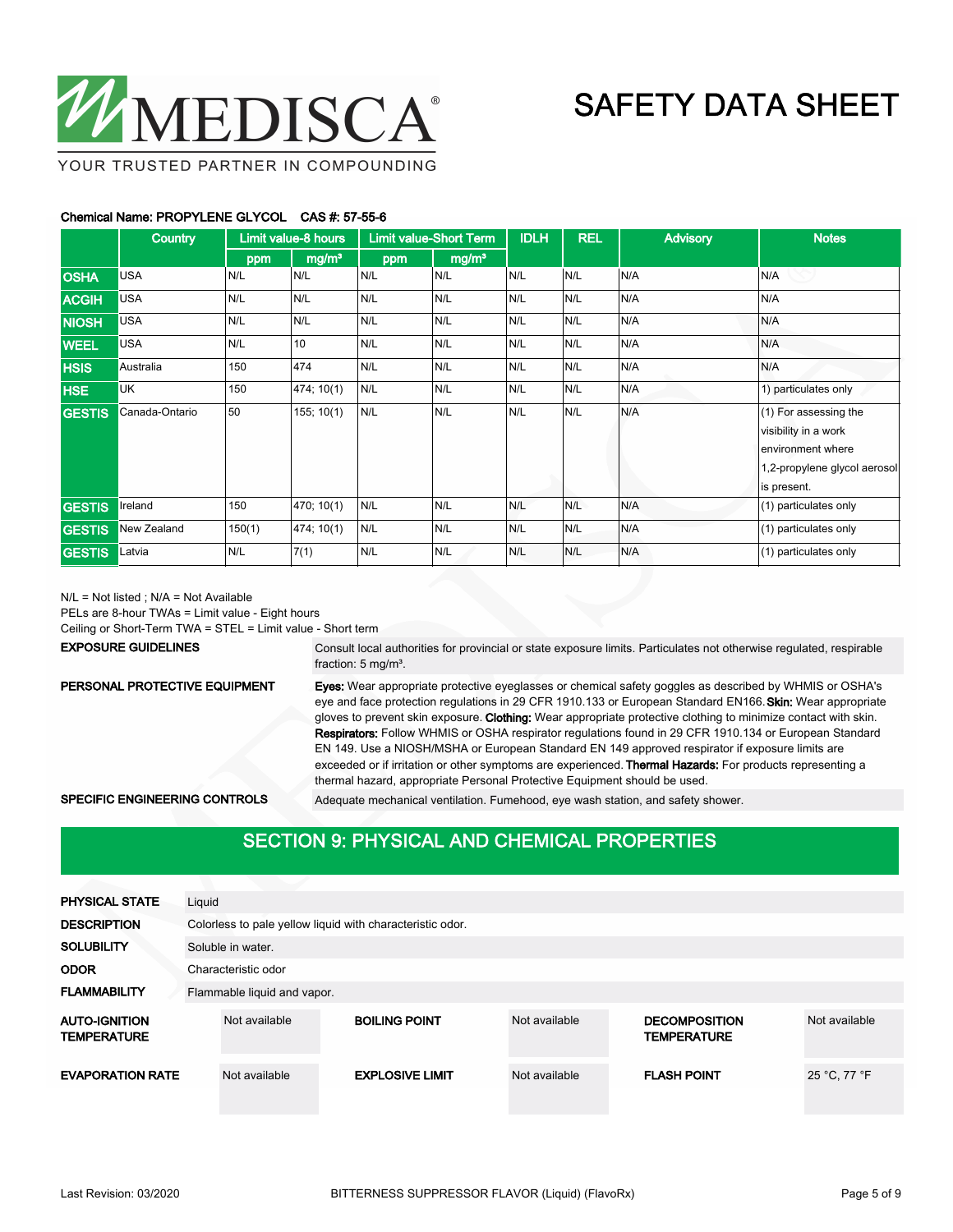

| log P<br>(OCTANOL-WATER)                 | Not available | <b>LOWER FLAMMABLE/</b><br><b>EXPLOSIVE LIMIT(S)</b> | $2.6$ (v/v) $%$                      | <b>MELTING/FREEZING</b><br><b>POINT</b>              | Not available    |
|------------------------------------------|---------------|------------------------------------------------------|--------------------------------------|------------------------------------------------------|------------------|
| <b>ODOR THRESHOLD</b>                    | Not available | <b>OXIDIZING PROPERTY</b>                            | Not available                        | pH                                                   | Not available    |
| <b>RELATIVE DENSITY</b><br>$(WATER = 1)$ | Not available | <b>SPECIFIC GRAVITY</b>                              | $0.9080 - 0.9480$<br>$(25^{\circ}C)$ | <b>UPPER FLAMMABLE/</b><br><b>EXPLOSIVE LIMIT(S)</b> | 15.0 ( $v/v$ ) % |
| <b>VAPOR DENSITY</b><br>$(AIR = 1)$      | Not available | <b>VAPOR PRESSURE</b>                                | 59 hPa                               | <b>VISCOSITY</b>                                     | Not available    |

The physical data presented above are typical values and should not be construed as a specification.

#### SECTION 10: STABILITY AND REACTIVITY

| <b>REACTIVITY</b>                                 | Not established                                                                           |
|---------------------------------------------------|-------------------------------------------------------------------------------------------|
| <b>CHEMICAL STABILITY</b>                         | Stable under recommended storage conditions                                               |
| <b>INCOMPATIBLE MATERIALS</b>                     | Strong oxidants                                                                           |
| <b>HAZARDOUS DECOMPOSITION</b><br><b>PRODUCTS</b> | Toxic fumes of carbon monoxide, carbon dioxide, nitrogen oxides and other gases may occur |
| <b>HAZARDOUS POLYMERIZATION</b>                   | Will not occur                                                                            |
| <b>POSSIBLITY OF HAZARDOUS</b><br><b>REACTION</b> | Not established                                                                           |
| <b>CONDITIONS TO AVOID</b>                        | Moisture, sunlight and extreme temperatures                                               |

### SECTION 11: TOXICOLOGICAL INFORMATION

| <b>ACUTE TOXICITY</b>                              |             | Oral: Rat: LD50: (mg/kg): Not available<br>Dermal: Rabbit: LD50: (mg/kg): Not available<br>Inhalation: Rat: LC50: (mg/L/4hr): Not available                                   |  |  |  |  |  |
|----------------------------------------------------|-------------|-------------------------------------------------------------------------------------------------------------------------------------------------------------------------------|--|--|--|--|--|
| <b>SKIN CORROSION/IRRITATION</b>                   | ETHANOL:    | Skin: Rabbit: 20 mg/24hr: Moderate                                                                                                                                            |  |  |  |  |  |
| <b>SERIOUS EYE DAMAGE/EYE</b><br><b>IRRITATION</b> | ETHANOL:    | Eye: Rabbit: 500 mg/24hr: Mild                                                                                                                                                |  |  |  |  |  |
| <b>RESPIRATORY SENSITIZATION</b>                   |             | Due to lack of data the classification is not possible.                                                                                                                       |  |  |  |  |  |
| <b>SKIN SENSITIZATION</b>                          |             | Due to lack of data the classification is not possible.                                                                                                                       |  |  |  |  |  |
| <b>GERM CELL MUTAGENICITY</b>                      |             | Due to lack of data the classification is not possible.                                                                                                                       |  |  |  |  |  |
| <b>CARCINOGENICITY</b>                             | <b>OSHA</b> | Based on the compositional information available from the supplier, no component of this<br>product is listed.                                                                |  |  |  |  |  |
|                                                    | <b>NTP</b>  | Based on the compositional information available from the supplier, no component of this<br>product is listed.                                                                |  |  |  |  |  |
|                                                    | <b>IARC</b> | ETHANOL is listed in group 1 (carcinogenic to humans).<br>Based on the compositional information available from the supplier, no other component of<br>this product is listed |  |  |  |  |  |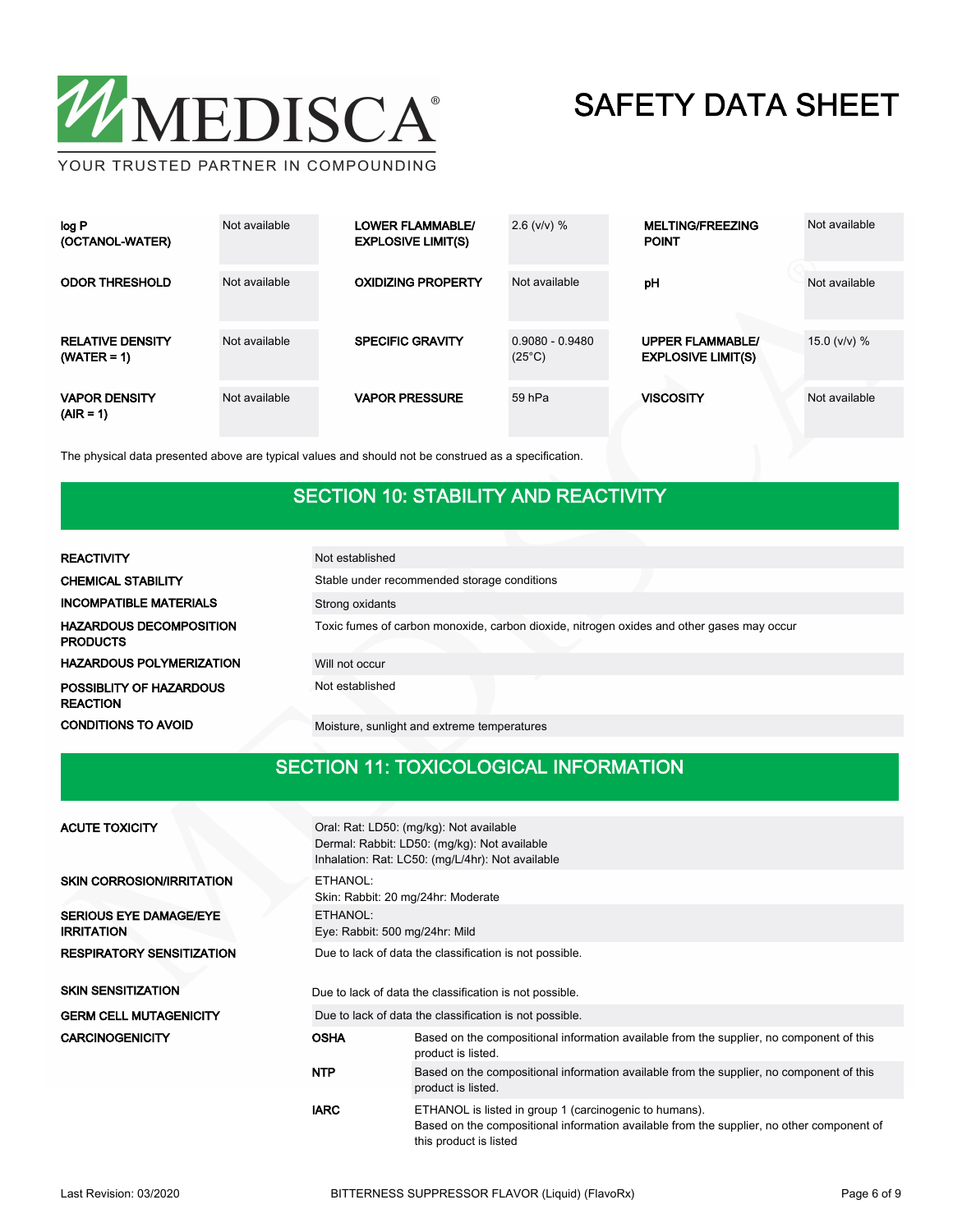

YOUR TRUSTED PARTNER IN COMPOUNDING

|                                                                     | California<br>Proposition 65                                                                                                | Based on the compositional information available from the supplier, no component of this<br>product is listed. |  |  |  |  |
|---------------------------------------------------------------------|-----------------------------------------------------------------------------------------------------------------------------|----------------------------------------------------------------------------------------------------------------|--|--|--|--|
| ADDITIONAL CARCINOGENICITY<br><b>INFORMATION</b>                    | Not available                                                                                                               |                                                                                                                |  |  |  |  |
| <b>REPRODUCTIVE TOXICITY</b>                                        | Due to lack of data the classification is not possible.                                                                     |                                                                                                                |  |  |  |  |
| <b>SPECIFIC TARGET ORGAN TOXICITY -</b><br><b>SINGLE EXPOSURE</b>   | Due to lack of data the classification is not possible.                                                                     |                                                                                                                |  |  |  |  |
| <b>SPECIFIC TARGET ORGAN TOXICITY -</b><br><b>REPEATED EXPOSURE</b> | Due to lack of data the classification is not possible.                                                                     |                                                                                                                |  |  |  |  |
| <b>ASPIRATION HAZARDS</b>                                           | Due to lack of data the classification is not possible.                                                                     |                                                                                                                |  |  |  |  |
| <b>SIGNS AND SYMPTOMS OF</b><br><b>EXPOSURE</b>                     | Not expected to present a significant hazard under anticipated conditions of normal use.<br>May cause an allergic reaction. |                                                                                                                |  |  |  |  |
| POTENTIAL HEALTH EFFECTS                                            | May be harmful if inhaled. Causes respiratory tract irritation.<br>Inhalation                                               |                                                                                                                |  |  |  |  |
|                                                                     | Ingestion                                                                                                                   | May be harmful if swallowed.                                                                                   |  |  |  |  |
|                                                                     | <b>Skin</b>                                                                                                                 | May be harmful if absorbed through skin. Causes skin irritation.                                               |  |  |  |  |
|                                                                     | <b>Eyes</b>                                                                                                                 | Causes eye irritation.                                                                                         |  |  |  |  |

#### SECTION 12: ECOLOGICAL INFORMATION

| <b>TOXICITY</b>                  | EC50: 48 Hr: Crustacea: (mg/L): Not available<br>LC50: 96 Hr: Fish: (mg/L): Not available<br>EC50: 72 or 96 Hr: Algae (or other agua plants): (mg/L): Not available |
|----------------------------------|---------------------------------------------------------------------------------------------------------------------------------------------------------------------|
| PERSISTENCE AND DEGRADABILITY    | Not available                                                                                                                                                       |
| <b>BIOACCUMULATIVE POTENTIAL</b> | Not available                                                                                                                                                       |
| <b>MOBILITY IN SOIL</b>          | Soluble in water.                                                                                                                                                   |
| <b>OTHER ADVERSE EFFECTS</b>     | Not available                                                                                                                                                       |

This product is not intended to be released into the environment

#### SECTION 13: DISPOSAL CONSIDERATIONS

WASTE DISPOSAL Dispose of in accordance with federal / local laws and regulations. Avoid release into the environment.

### SECTION 14: TRANSPORT INFORMATION

| UN PROPER SHIPPING NAME | EXTRACTS, FLAVOURING, LIQUID |  |  |  |  |
|-------------------------|------------------------------|--|--|--|--|
| UN NUMBER               | 1197                         |  |  |  |  |
| <b>CLASS</b>            | 3                            |  |  |  |  |
| <b>PACKING GROUP</b>    | Ш                            |  |  |  |  |
|                         |                              |  |  |  |  |
| <b>AUSTRALIA</b>        |                              |  |  |  |  |
| <b>HAZCHEM</b>          | 3Y                           |  |  |  |  |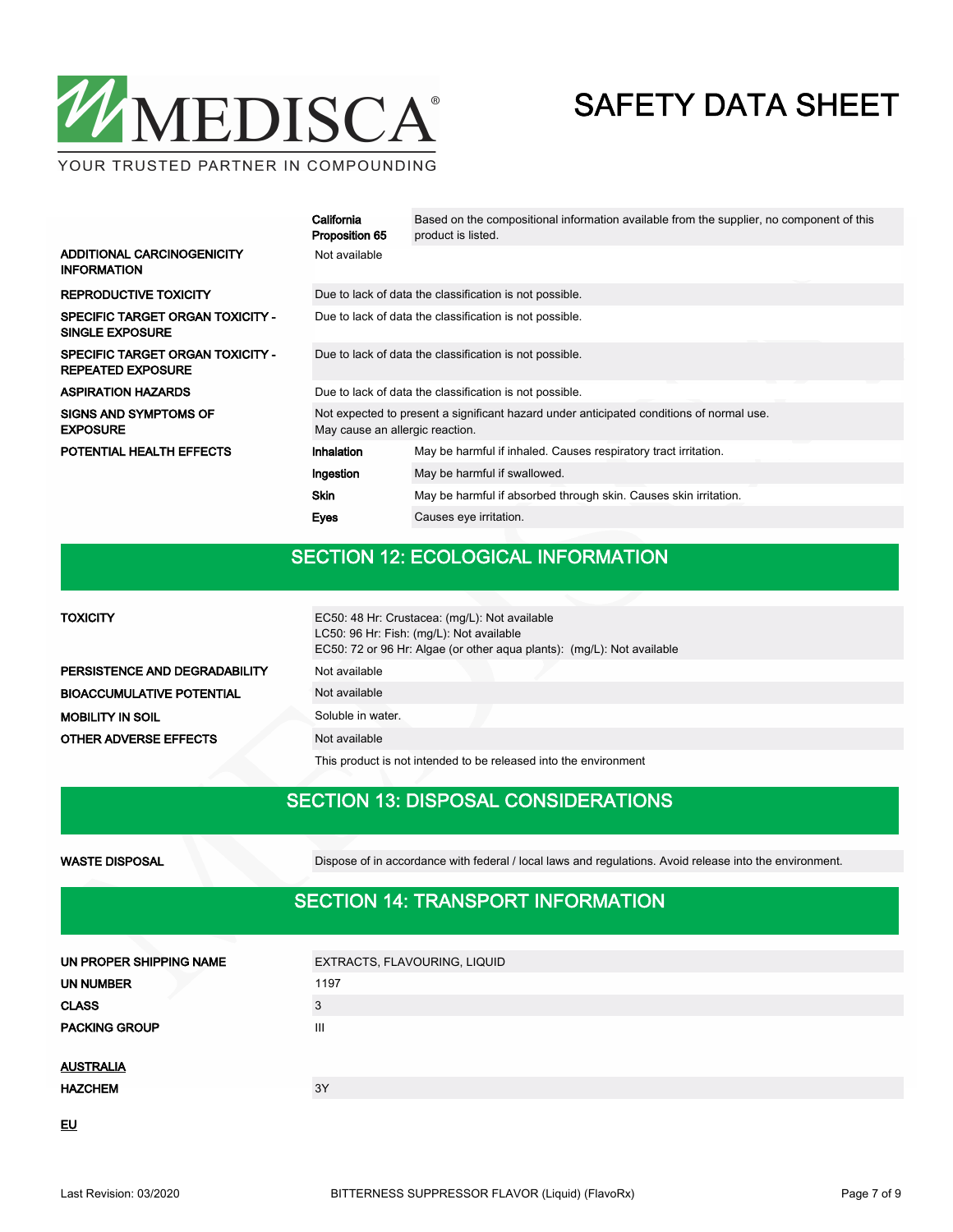

YOUR TRUSTED PARTNER IN COMPOUNDING

TRANSPORT IN BULK ACCORDING TO ANNEX II OF MARPOL 73/78 AND THE IBC CODE

Not Listed

ENVIRONMENTAL HAZARDS Not available SPECIAL SHIPPING INFORMATION Not applicable

### SECTION 15: REGULATORY INFORMATION

#### UNITED STATES REGULATIONS

| <b>Chemical Name</b><br>& CAS   | <b>CERCLA</b><br><b>40 CFR</b><br>Part 302.4 | <b>SARA (Title III)</b><br><b>40 CFR</b><br>Part 372.65 | Appendix A | EPA 40 CFR Part 355<br><b>Appendix B</b> | Pennsylvania | Right-to-know<br><b>New Jersey</b> | <b>Massachusetts</b> | California<br>Prop 65 |
|---------------------------------|----------------------------------------------|---------------------------------------------------------|------------|------------------------------------------|--------------|------------------------------------|----------------------|-----------------------|
| <b>PROPYLENE GLYCOL 57-55-6</b> | N/L                                          | N/L                                                     | N/L        | N/L                                      |              |                                    | N/L                  | N/L                   |
| ETHANOL 64-17-5                 | N/L                                          | N/L                                                     | N/L        | N/L                                      |              |                                    |                      |                       |

N/L = Not Listed; X = Listed

#### AUSTRALIAN REGULATIONS

| <b>Chemical Name</b><br>& CAS | <b>Poisons and Therapeutic</b><br><b>Goods Requlation</b> | <b>Therapeutic Goods</b><br>Act | Code of Practices -<br><b>Illicit Drug</b><br><b>Precursors</b> |
|-------------------------------|-----------------------------------------------------------|---------------------------------|-----------------------------------------------------------------|
| PROPYLENE GLYCOL 57-55-6      | N/L                                                       | N/L                             | N/L                                                             |
| ETHANOL 64-17-5               | N/L                                                       | N/L                             | Listed as Category III                                          |

N/L = Not Listed

#### EU REGULATIONS

| <b>Chemical Name</b><br>& CAS      | <b>REACH</b><br><b>ANNEX</b><br><b>IIVX</b> | <b>REACH</b><br><b>ANNEX</b><br>XIV | EC<br>1005/2009 | EC.<br>850/2004 | EC.<br>1107/2009 | EC.<br>649/2012 | EC.<br>2012/118 |
|------------------------------------|---------------------------------------------|-------------------------------------|-----------------|-----------------|------------------|-----------------|-----------------|
| <b>PROPYLENE GLYCOL</b><br>57-55-6 | N/L                                         | N/L                                 | N/L             | N/L             | N/L              | N/L             | N/L             |
| ETHANOL 64-17-5                    | N/L                                         | N/L                                 | N/L             | N/L             | N/L              | N/L             | N/L             |

N/L = Not Listed; X = Listed

Any EU regulation not listed above is not applicable to this product.

## SECTION 16: OTHER INFORMATION

REFERENCES Available upon request